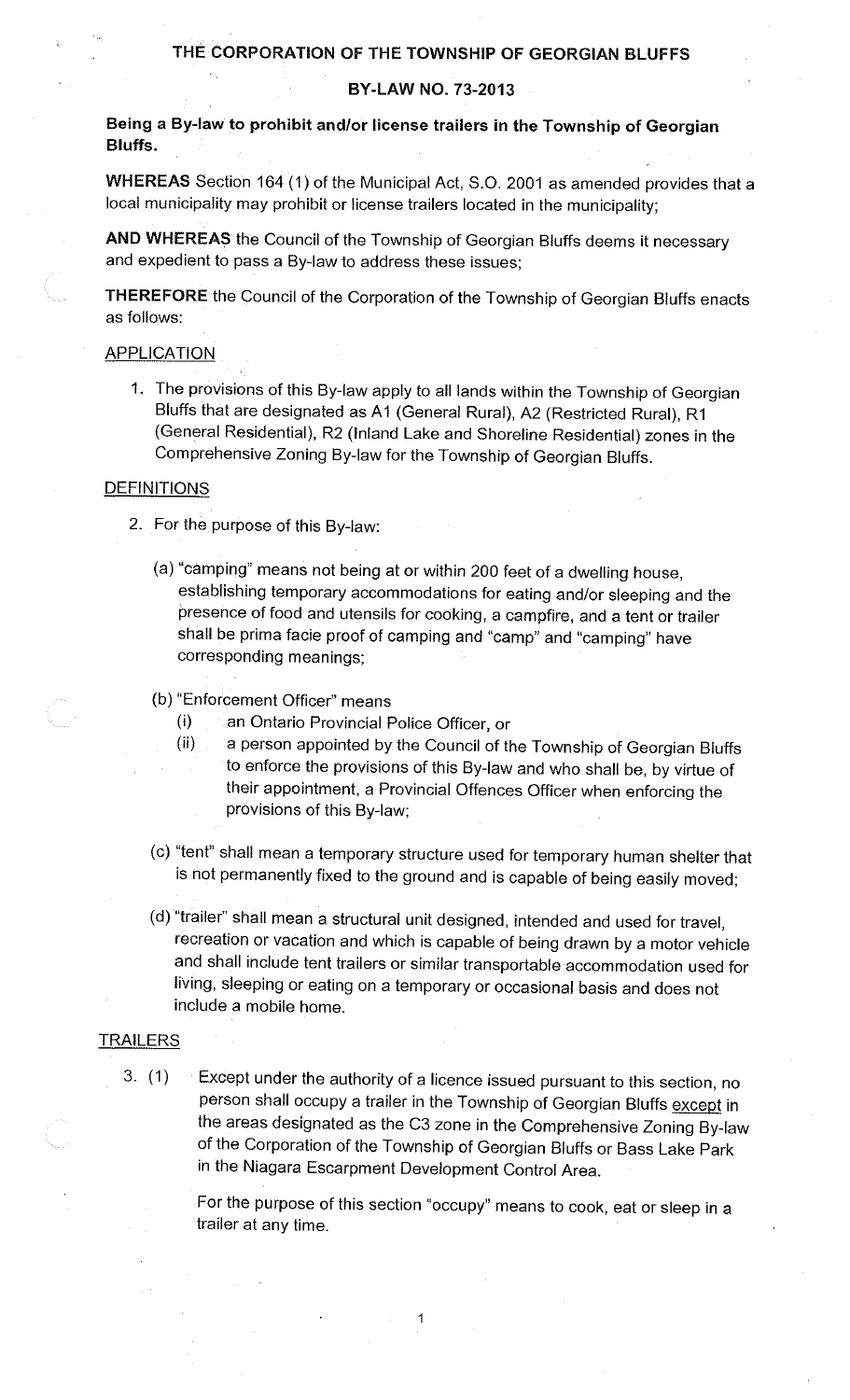- (2) No person shall park or occupy a trailer on any lot or site until the principal building has commenced operation. Any person who had previously been granted a trailer licence by the Township prior to the passing of this By-law will continue to be eligible to receive a trailer licence upon application and meeting all requirements for the licensing of a trailer.
- (3) With the approval of Council the Chief Building Official of the Corporation of the Township of Georgian Bluffs may issue a licence for the temporary occupancy of a trailer, not to exceed one year, while the licensee is building a home or involved in other construction or for any reason Council deems reasonable and just.
- (4) The Chief Building Official or the By-law Enforcement Officer for the Corporation of the Township of Georgian Bluffs may permit the temporary occupancy of a trailer for recreational or vacation purposes for a period not exceeding 60 (sixty) consecutive days in any calendar year for properties within the A1, A2, R1 and R2 zones as defined in the Comprehensive Zoning By-law of the Township of Georgian Bluffs. For periods up to 3 days, a trailer licence is not required.
- (5) One additional temporary occupancy trailer licence may be granted within the same calendar year for a further period not exceeding 60 (sixty) consecutive days provided all the applicable fees are paid as indicated in Section (6).
- (6) Section 4.20 of the Township's Comprehensive Zoning By-law permits, one boat and one unoccupied motor home currently licensed or currently licensed trailers to be stored in a side or rear yard. In no event shall any combination of such vehicles or trailers exceed three.
- (7) Every applicant for licence to occupy a trailer shall apply in writing and the application shall include:
	- (a) a site plan describing the location of the trailer placement
	- (b) provisions for heat, hydro, water, sewage, garbage disposal and access to property
	- (c) confirmation of the entrance permit and civic address number.
	- (d) copies of all approvals required from other authorities pursuant to other applicable legislation
	- (e) the expected length of time the trailer would be occupied and
	- (f) details of the trailer unit including length, colour, model number, licence plate number
	- (g) property owner's name and contact information
	- (h) other such information requested by Chief Building Official, necessary to properly consider the application including but not limited to screening.
- (8) If a licence is approved, the licensee shall pay in advance a sum as determined by the Fees and Charges By-law for the Corporation of the Township of Georgian Bluffs. Default in payment of the Licence Fee nullifies the licence and the trailer shall be deemed to be occupied in violation of this By-law. In addition to the Licence Fee the licensee shall pay an Annual Administration Fee as determined by the Fees and Charges By-law.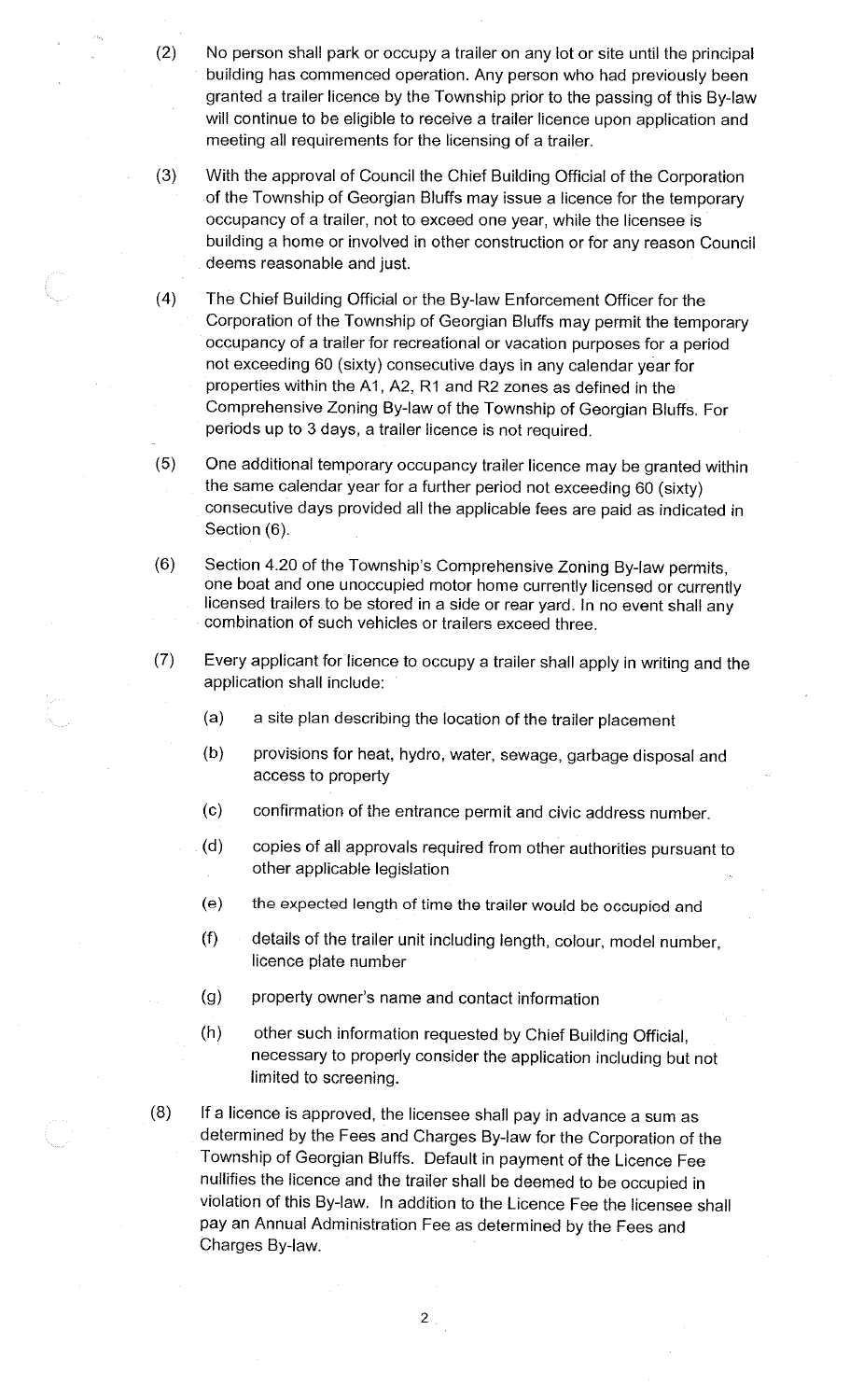- (9) Once a licence has been cancelled, suspended or expired, all licensees shall remove the trailer forthwith.
- (10) No Licence Fee shall be charged in respect of a trailer assessed pursuant to the Assessment Act, R.S.O. 1990, chapter A.31 or used, by agreement with Council, as a temporary Garden Suite.
- ( 11) No owner of property in the Township of Georgian Bluffs shall allow or permit a trailer to be occupied on the said property unless a licence has been obtained from the Township of Georgian Bluffs and except as provided in Section  $3(1)$ ,  $3(2)$  or  $3(7)$ .

### **CAMPING**

4. (1) No person shall camp on land owned or occupied by the Corporation of the Township of Georgian Bluffs or any local Board or Committee thereof, except with the express written permission of Council.

(2) Any person violating Subsection 4(1) and where notice has been given pursuant to Subsection 5(1) of the Trespass to Property Act, R.S.O. 1990 chapter T.21 is guilty of trespass and may be arrested and prosecuted under the provisions of that act.

#### **PENALTY**

5. Except as otherwise provided, every person who violates a provision of this Bylaw is guilty of an offence and on conviction is liable to the penalty provided in Section 61 of the Provincial Offences Act, R.S.O., chapter P.33 as amended or reenacted from time to time.

Any person who contravenes or fails to comply with any of the provisions of this By-law shall be guilty of an offence and shall be liable to the fines and penalties as set out in Schedule 'A'. Each day of contravention shall constitute a separate offence.

### **VALIDITY**

- 6. If any provision of this By-law is for any reason declared by a court of competent jurisdiction to be invalid, the same shall not affect the validity of the By-law as a whole, or any part thereof other than the provision so declared to be invalid and it is hereby declared to be the intention that all the remaining provisions of this Bylaw shall continue to be in full force and effect until repealed not withstanding that one or more provisions shall have been declared to be invalid.
- 7. That By-law 68-2012 is hereby rescinded.

This By-law shall come into force and effect upon final passing thereof and shall remain in force **until** repealed by Council.

Read a first and second time this  $7<sup>th</sup>$  day of August, 2013.

Read a third time and finally passed this  $7<sup>th</sup>$  day of August, 2013.

Alan Barfoot Mayor

... ~~ ~---..~ '

. ~ Bruce Hoffman Clerk

3